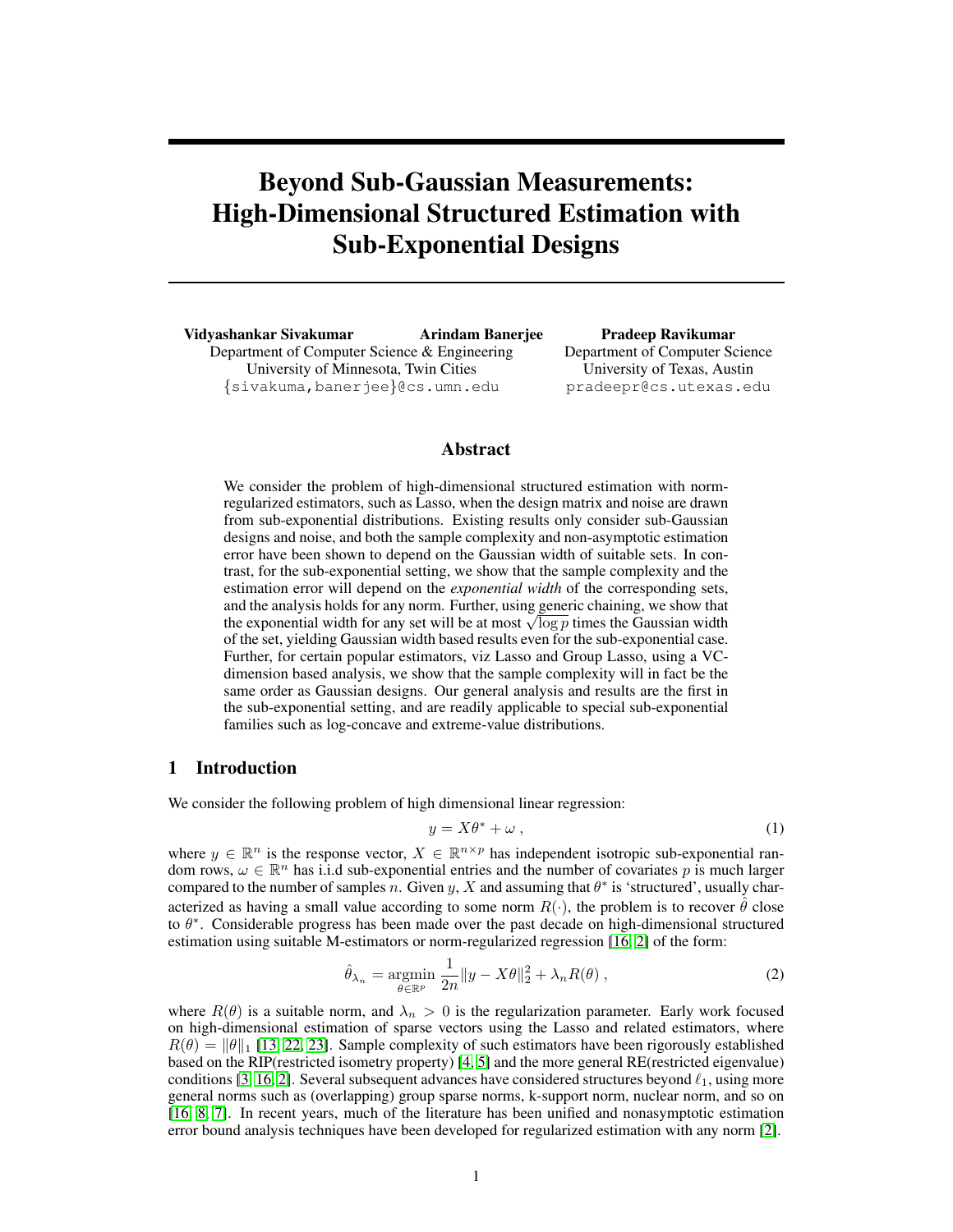In spite of such advances, most of the existing literature relies on the assumption that entries in the design matrix  $X \in \mathbb{R}^{n \times p}$  are sub-Gaussian. In particular, recent unified treatments based on decomposable norms, atomic norms, or general norms all rely on concentration properties of sub-Gaussian distributions [16, 7, 2]. Certain estimators, such as the Dantzig selector and variants, consider a constrained problem rather than a regularized problem as in (2) but the analysis again relies on entries of X being sub-Gaussian [6, 8]. For the setting of constrained estimation, building on prior work by [10], [20] outlines a possible strategy for such analysis which can work for any distribution, but works out details only for the sub-Gaussian case. In recent work [9] considered sub-Gaussian design matrices but with heavy-tailed noise, and suggested modifying the estimator in (1) via a median-of-means type estimator based on multiple estimates of  $\hat{\theta}$  from sub-samples.

In this paper, we establish results for the norm-regularized estimation problem as in (2) for any norm  $R(\theta)$  under the assumption that elements  $X_{ij}$  of the design matrix  $X \in \mathbb{R}^{n \times p}$  follow a subexponential distribution, whose tails are dominated by scaled versions of the (symmetric) exponential distribution, i.e.,  $P(|X_{ij}| > t) \leq c_1 \exp(-t/c_2)$  for all  $t \geq 0$  and for suitable constants  $c_1, c_2$ [12, 21]. To understand the motivation of our work, note that in most of machine learning and statistics, unlike in compressed sensing, the design matrix cannot be chosen but gets determined by the problem. In many application domains like finance, climate science, ecology, social network analysis, etc., variables with heavier tails than sub-Gaussians are frequently encountered. For example in climate science, to understand the relationship between extreme value phenomena like heavy precipitation variables from the extreme-value distributions are used. While high dimensional statistical techniques have been used in practice for such applications, currently lacking is the theoretical guarantees on their performance. Note that the class of sub-exponential distributions have heavier tails compared to sub-Gaussians but have all moments. To the best of our knowledge, this is the first paper to analyze regularized high-dimensional estimation problems of the form (2) with sub-exponential design matrices and noise.

In our main result, we obtain bounds on the estimation error  $\|\hat{\Delta}_n\|_2 = \|\hat{\theta}_{\lambda_n} - \theta^*\|_2$ , where  $\theta^*$  is the optimal structured parameter. The sample complexity bounds are  $\log p$  worse compared to the sub-Gaussian case. For example for the  $\ell_1$  norm, we obtain  $n = O(s \log^2 p)$  sample complexity bound instead of  $O(s \log p)$  for the sub-Gaussian case. The analysis depends on two key ingredients which have been discussed in previous work [16, 2]: 1. The satisfaction of the RE condition on a set A which is the error set associated with the norm, and 2. The design matrix-noise interaction manifested in the form of lower bounds on the regularization parameter. Specifically, the RE condition depends on the properties of the design matrix. We outline two different approaches for obtaining the sample complexity, to satisfy the RE condition: one based on the 'exponential width' of A and another based on the VC-dimension of linear predictors drawn from  $A$  [10, 20, 11]. For two widely used cases, Lasso and group-lasso, we show that the VC-dimension based analysis leads to a sharp bound on the sample complexity, which is exactly the same order as that for sub-Gaussian design matrices! In particular, for Lasso with s-sparsity,  $O(s \log p)$  samples are sufficient to satisfy the RE condition for sub-exponential designs. Further, we show that the bound on the regularization parameter depends on the 'exponential width'  $w_e(\Omega_R)$  of the unit norm ball  $\Omega_R = \{u \in \mathbb{R}^p | R(u) \leq 1\}$ . Through a careful argument based on generic chaining [19], we show that for any set  $T \subset \mathbb{R}^p$ , the exponential width  $w_e(T) \leq cw_g(T) \sqrt{\log p}$ , where  $w_g(T)$  is the Gaussian width of the set T and c is an absolute constant. Recent advances on computing or bounding  $w_g(T)$  for various structured sets can then be used to bound  $w_e(T)$ . Again, for the case of Lasso,  $w_e(\Omega_R) \leq c \log p$ .

The rest of the paper is organized as follows. In Section 2 we describe various aspects of the problem and highlight our contributions. In Section 3 we establish a key result on the relationship between Gaussian and exponential widths of sets which will be used for our subsequent analysis. In Section 4 we establish results on the regularization parameter  $\lambda_n$ , RE constant  $\kappa$  and the non-asymptotic estimation error  $\|\hat{\Delta}_n\|_2$ . We show some experimental results before concluding in Section 6.

#### 2 Background and Preliminaries

In this section, we describe various aspects of the problem, introducing notations along the way, and highlight our contributions. Throughout the paper values of constants change from line to line.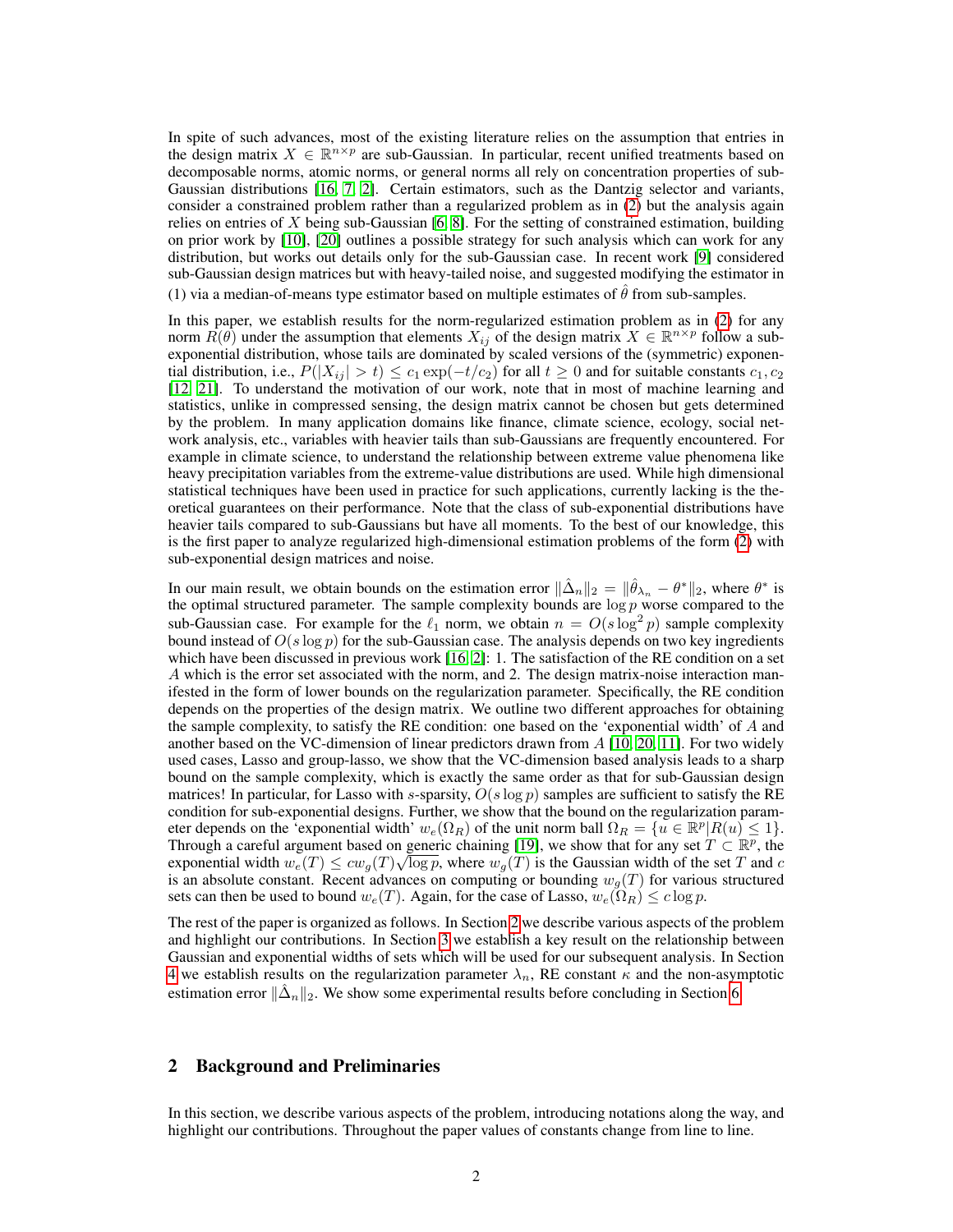### 2.1 Problem setup

We consider the problem defined in (2). The goal of this paper is to establish conditions for consistent estimation and derive bounds on  $\|\hat{\Delta}_n\|_2 = \|\hat{\theta} - \theta^*\|_2$ .

**Error set:** Under the assumption  $\lambda_n \geq \beta R^*(\frac{1}{n}X^T(y - X\theta^*)), \beta > 1$ , the error vector  $\hat{\Delta}_n = \hat{\theta} - \theta^*$ lies in a cone  $A \subseteq S^{p-1}$  [3, 16, 2].

**Regularization parameter:** For  $\beta > 1$ ,  $\lambda_n \geq \beta R^*(\frac{1}{n}X^T(y - X\theta))$  following analysis in [16, 2].

**Restricted Eigenvalue (RE) conditions:** For consistent estimation, the design matrix  $X$  should satisfy the following RE condition  $\inf_{u \in A} \frac{1}{\sqrt{n}} ||Xu||_2 \ge \kappa$  on the error set A for some constant  $\kappa > 0$  [3, 16, 2, 20, 18]. The RE sample complexity is the number of samples n required to satisfy the RE condition and has been shown to be related to the Gaussian width of the error set. [7, 2, 20].

**Deterministic recovery bounds:** If X satisfies the RE condition on the error set A and  $\lambda_n$  satisfies the assumptions stated earlier, [2] show the error bound  $\|\hat{\Delta}_n\|_2 \leq c\Psi(A)\frac{\lambda_n}{\kappa}$  with high probability (w.h.p), for some constant c, where  $\Psi(A) = \sup_{u \in A} \frac{R(u)}{\|u\|_2}$  $\frac{R(u)}{\|u\|_2}$  is the norm compatibility constant.

 $\ell_1$  norm regularization: One example for  $R(\cdot)$  we will consider throughout the paper is the  $\ell_1$ norm regularization. In particular we will always consider  $\|\theta^*\|_0 = s$ .

**Group-sparse norms:** Another popular example we consider is the group-sparse norm. Let  $\mathcal{G} =$  $\{\mathcal{G}_1,\mathcal{G}_2,\ldots,\mathcal{G}_{N_\mathcal{G}}\}$  denote a collection of groups, which are blocks of any vector  $\theta \in \mathbb{R}^p$ . For any vector  $\theta \in \mathbb{R}^p$ , let  $\theta^{N_g}$  denote a vector with coordinates  $\theta_i^{N_g} = \theta_i$  if  $i \in \mathcal{G}_{N_g}$ , else  $\theta_i^{N_g} = 0$ . Let  $m = \max_{i \in [1, \dots, N_{\mathcal{G}}]} |\mathcal{G}_i|$  be the maximum size of any group. In the group sparse setting for any subset  $S_{\mathcal{G}} \subseteq \{1, 2, ..., N_{\mathcal{G}}\}$  with cardinality  $|S_{\mathcal{G}}| = s_{\mathcal{G}}$ , we assume that the parameter vector  $\theta^* \in \mathbb{R}^p$  satisfies  $\theta^{*N_G} = \vec{0}$ ,  $\forall N_G \notin S_G$ . Such a vector is called  $S_G$ -group sparse. We will focus on the case when  $R(\theta) = \sum_{i=1}^{N_G} ||\theta^i||_2$ .

## 2.2 Contributions

One of our major results is the relationship between the Gaussian and exponential width of sets using arguments from generic chaining [19]. Existing analysis frameworks for our problem for sub-Gaussian X and  $\omega$  obtain results in terms of Gaussian widths of suitable sets associated with the norm [2, 20]. For sub-exponential X and  $\omega$  this dependency, in some cases, is replaced by the exponential width of the set. By establishing a precise relationship between the two quantities, we leverage existing results on the computation of Gaussian widths for our scenario. Another contribution is obtaining the same order of the RE sample complexity bound as for the sub-Gaussian case for  $\ell_1$  and group-sparse norms. While this strong result has already been explored in [11] for  $\ell_1$ , we adapt it for our analysis framework and also extend it to the group-sparse setting. As for the application of our work, the results are applicable to all log-concave distributions which by definition are distributions admitting a log-concave density f i.e. a density of the form  $f = e^{\Psi}$  with  $\Psi$  any concave function. This covers many practically used distributions including extreme value distributions.

## 3 Relationship between Gaussian and Exponential Widths

In this section we introduce a complexity parameter of a set  $w_e(\cdot)$ , which we call the exponential width of the set, and establish a sharp upper bound for it in terms of the Gaussian width of the set  $w_g(\cdot)$ . In particular, we prove the inequality:  $w_e(A) \leq c \cdot w_g(A) \sqrt{\log p}$  for some fixed constant c. To see the connection with the rest of the paper, remember that our subsequent results for  $\lambda_n$  and  $\kappa$ are expressed in terms of the Gaussian width and exponential width of specific sets associated with the norm. With this result, we establish precise sample complexity bounds by leveraging a body of literature on the computation of Gaussian widths for various structured sets [7, 20]. We note that while the exponential width has been defined and used earlier, see for e.g. [19, 15], to the best of our knowledge this is the first result establishing the relation between the Gaussian and exponential widths of sets. Our result relies on generic chaining [19].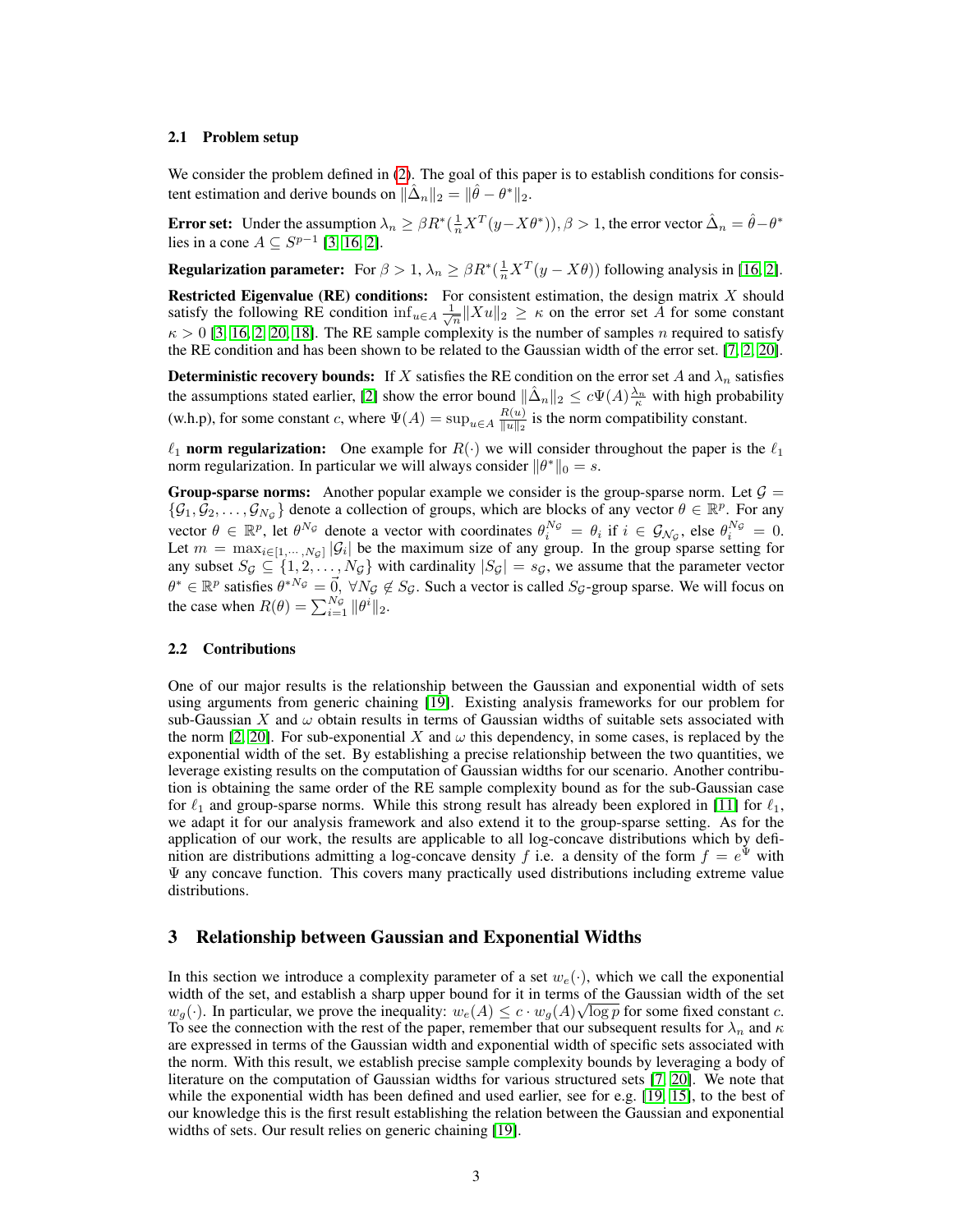#### 3.1 Generic Chaining, Gaussian Width and Exponential Widths

Consider a process  $\{X_t\}_{t\in\mathcal{I}} = \langle h, t \rangle$  indexed by a set  $\mathcal{I} \subseteq \mathbb{R}^p$ , where each element  $h_i$  has mean 0. It follows from the definition that the process is centered, i.e.,  $E(X_t) = 0, \forall t \in T$ . We will also assume for convenience w.l.o.g that set T is finite. Also, for any  $s, t \in T$ , consider a canonical distance metric  $d(s, t)$ . We are interested in computing the quantity  $E \sup_{t \in T} X_t$ . Now, for reasons detailed in the supplement, consider that we split T into a sequence of subsets  $T_0 \subseteq T_1 \subseteq \ldots \subseteq T$ , with  $T_0 = \{t_0\}$ ,  $|T_n| \leq 2^{2^n}$  for  $n \geq 1$  and  $T_m = T$  for some large m. Let function  $\pi_n : T \to T_n$ , defined as  $\pi_n(t) = \{s : d(s,t) \leq d(s_1,t), \forall s, s_1 \in T_n\}$ , maps each point  $t \in T$  to some point  $s \in T_n$  closest according to d. The set  $T_n$  and the associated function  $\pi_n$  define a partition  $\mathcal{A}_n$ of the set T. Each element of the partition  $A_n$  has some element  $s \in T_n$  and all  $t \in T$  closest to it according to the map  $\pi_n$ . Also the size of the partition  $|\mathcal{A}_n| \leq 2^{2^n}$ .  $\mathcal{A}_n$  are called admissible sequences in generic chaining. Note that there are multiple admissible sequences corresponding to multiple ways of defining the sets  $T_0, T_1, \ldots, T_m$ . We will denote by  $\Delta(\hat{A}_n(t))$  the diameter of the element  $A_n(t)$  w.r.t distance metric d defined as  $\Delta(A_n(t)) = \sup_{s,t \in A_n(t)} d(s,t)$ .

**Definition 1**  $\gamma$ -functionals: [19] Given  $\alpha > 0$ , and a metric space  $(T, d)$  we define

$$
\gamma_{\alpha}(T, d) = \inf \sup_{t} \sum_{n \ge 0} 2^{n/\alpha} \Delta(A_n(t)), \qquad (3)
$$

where the inf is taken over all possible admissible sequences of the set  $T$ .

**Gaussian width:** Let  $\{X_t\}_{t \in T} = \langle g, t \rangle$  where each element  $g_i$  is i.i.d  $N(0, 1)$ . The quantity  $w_g(T) = E \sup_{t \in T} X_t$  is called the Gaussian width of the set T. Define the distance metric  $d_2(s,t) = \|s - t\|_2$ . The relation between Gaussian width and the  $\gamma$ -functionals is seen from the following result from [Theorem 2.1.1] of [19] stated below:

$$
\frac{1}{L}\gamma_2(T, d_2) \le w_g(T) \le L\gamma_2(T, d_2).
$$
\n(4)

Note that, following [Theorem 2.1.5] in [19] any process which satisfies the concentration bound  $P(|X_s - X_t| \geq u) \leq 2 \exp\left(-\frac{u^2}{ds} \right)$  $\frac{u^2}{d_2(s,t)^2}$  satisfies the upper bound in (4).

**Exponential width:** Let  $\{X_t\}_{t \in T} = \langle e, t \rangle$  where each element  $e_i$  is is a centered i.i.d exponential random variable satisfying  $P(|e_i| \ge u) = \exp(-u)$ . Define the distance metrics  $d_2(s,t) = ||s-t||_2$ and  $d_{\infty}(s, t) = ||s - t||_{\infty}$ . The quantity  $w_e(T) = E \sup_{t \in T} X_t$  is called the exponential width of the set T. By [Theorem 1.2.7] and [Theorem 5.2.7] in [19], for some universal constant L,  $w_e(T)$ satisfies:

$$
\frac{1}{L}(\gamma_2(T, d_2) + \gamma_1(T, d_\infty)) \le w_e(T) \le L(\gamma_2(T, d_2) + \gamma_1(T, d_\infty))
$$
\n(5)

Note that any process which satisfies the sub-exponential concentration bound  $P(|X_s - X_t| \ge u) \le$  $2 \exp \left(-K \min \left(\frac{u^2}{d_2(s)}\right)\right)$  $\frac{u^2}{d_2(s,t)^2}$ ,  $\frac{u}{d_{\infty}(s,t)}$ ) satisfies the upper bound in the above inequality [15, 19].

#### 3.2 An Upper Bound for the Exponential Width

In this section we prove the following relationship between the exponential and Gaussian widths:

**Theorem 1** For any set  $T \subset \mathbb{R}^p$ , for some constant c the following holds:

$$
w_e(T) \le c \cdot w_g(T) \sqrt{\log p} \,. \tag{6}
$$

*Proof:* The result depends on geometric results [Lemma 2.6.1] and [Theorem 2.6.2] in [19].

**Theorem 2** [19] Consider a countable set  $T \subset \mathbb{R}^p$ , and a number  $u > 0$ . Assume that the *Gaussian width is bounded i.e.*  $S = \gamma_2(T, d_2) \leq \infty$ . Then there is a decomposition  $T \subset T_1 + T_2$ *where*  $T_1 + T_2 = \{t_1 + t_2 : t_1 \in T_1, t_2 \in T_2\}$ *, such that* 

$$
\gamma_2(T_1, d_2) \le LS \,, \qquad \gamma_1(T_1, d_\infty) \le LS u \tag{7}
$$

$$
\gamma_2(T_2, d_2) \le LS \,, \qquad T_2 \subset \frac{LS}{u} B_1 \,, \tag{8}
$$

where L is some universal constant and  $B_1$  is the unit  $\ell_1$  norm ball in  $\mathbb{R}^p$ .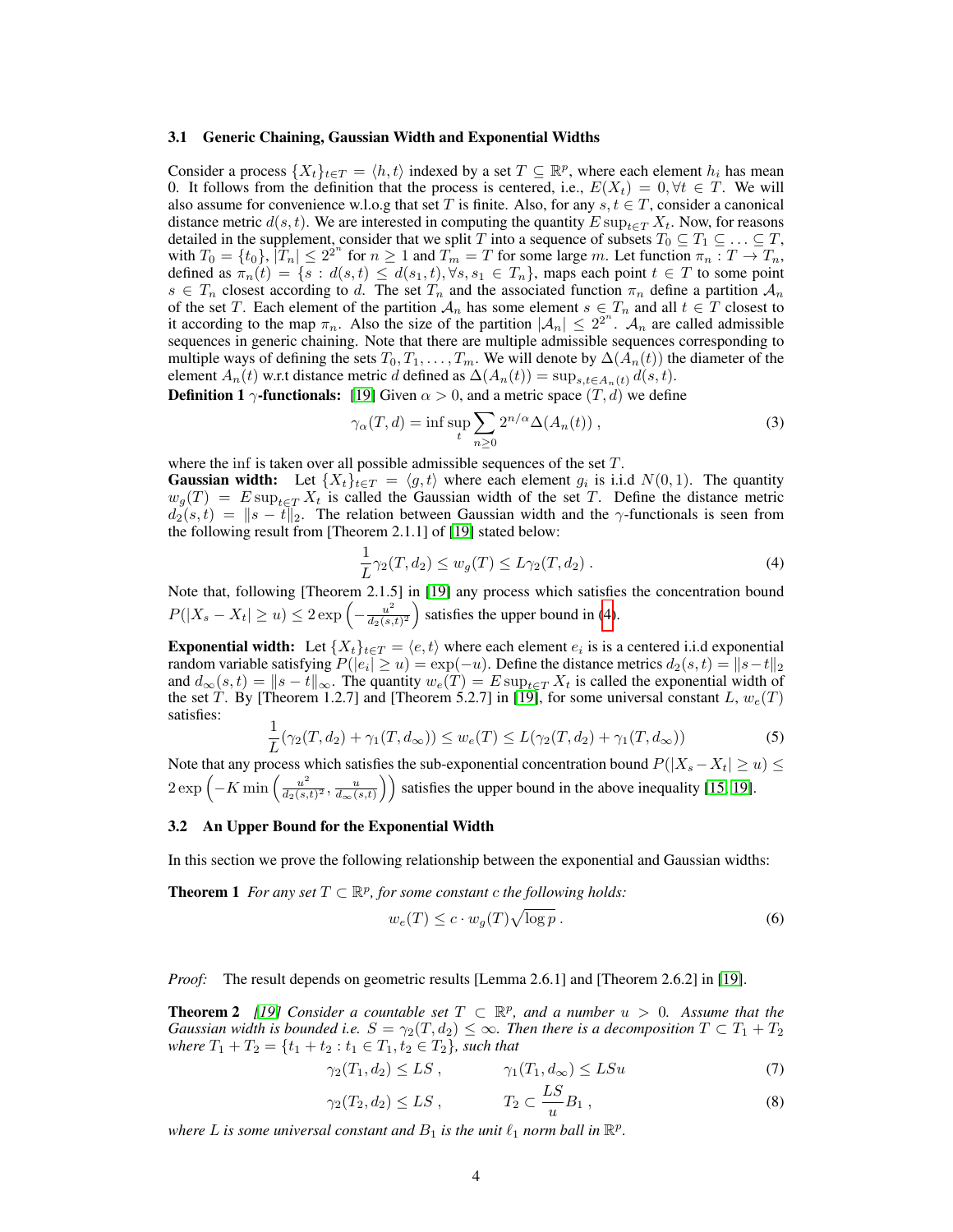We first examine the exponential widths of the sets  $T_1$  and  $T_2$ . For the set  $T_1$ :

$$
w_e(T_1) \le L[\gamma_2(T_1, d_2) + \gamma_1(T_1, d_\infty)] \le L[S + Su] = L(w_g(T) + w_g(T)u), \tag{9}
$$

where the first inequality follows from (5) and the second inequality follows from (7). We will need the following result on bounding the exponential width of an unit  $\ell_1$ -norm ball in p dimensions to compute the exponential width of  $T_2$ . The proof, given in the supplement, is based on the fact  $\sup_{t\in B_1}\langle e,t\rangle = ||e||_{\infty}$  and then using a simple union bound argument to bound  $||e||_{\infty}$ .

**Lemma 1** *Consider the set*  $B_1 = \{t \in \mathbb{R}^p : ||t||_1 \leq 1\}$ *. Then for some universal constant* L:

$$
w_e(B_1) = E\left[\sup_{t \in B_1} \langle e, t \rangle\right] \le L \log p. \tag{10}
$$

The exponential width of  $T_2$  is:

$$
w_e(T_2) = w_e((LS/u)B_1) = (LS/u)w_e(B_1) = (L/u)w_g(T)w_e(B_1) \le (L/u)w_g(T)\log p
$$
 (11)

The first equality follows from (8) as  $T_2$  is a subset of a  $(LS/u)$ -scaled  $\ell_1$  norm ball, the second inequality follows from elementary properties of widths of sets and the last inequality follows from Lemma 1. Now as stated in Theorem 2, u in (9) and (11) is any number greater than 0. We choose Lemma 1. Now as stated in Theorem 2, u in (9) and (11) is any number greater to  $u = \sqrt{\log p}$  and noting that  $(1 + \sqrt{\log p}) \le L\sqrt{\log p}$  for some constant L yields:

$$
w_e(T_1) \le L w_g(T) \sqrt{\log p}, \qquad w_e(T_2) \le L w_g(T) \sqrt{\log p} \tag{12}
$$

The final step, following arguments as [Theorem 2.1.6] [19], is to bound exponential width of set  $T$ .

$$
w_e(T) = E[\sup_{t \in T} \langle h, t \rangle] \le E[\sup_{t_1 \in T_1} \langle h, t_1 \rangle] + E[\sup_{t_2 \in T_2} \langle h, t_2 \rangle] \le w_e(T_1) + w_e(T_2) \le L w_g(T) \sqrt{\log p}.
$$

This proves Theorem 1.

## 4 Recovery Bounds

We obtain bounds on the error vector  $\hat{\Delta}_n = \hat{\theta} - \theta^*$ . If the regularization parameter  $\lambda_n \geq$  $\beta R^*(\frac{1}{n}X^T(y - X\theta^*)), \beta > 1$  and the RE condition is satisfied on the error set A with RE constant  $\kappa$ , then [2, 16] obtain the following error bound w.h.p for some constant c:

$$
\|\hat{\Delta}_n\|_2 \le c \cdot \frac{\lambda_n}{\kappa} \Psi(A) \,,\tag{13}
$$

where  $\Psi(A)$  is the norm compatibility constant given by  $\sup_{u \in A} (R(u)/\|u\|_2)$ .

#### 4.1 Regularization Parameter

As discussed earlier, for our analysis the regularization parameter should satisfy  $\lambda_n \geq$  $\beta R^*(\frac{1}{n}X^T(y - X\theta^*)), \beta > 1$ . Observe that for the linear model (1),  $\omega = y - X\theta^*$  is the noise, implying that  $\lambda_n \geq \beta R^*(\frac{1}{n}X^T\omega)$ . With e denoting a sub-exponential random vector with i.i.d entries,

$$
E\left[R^*\left(\frac{1}{n}X^T\omega\right)\right] = E\left[\sup_{u \in \Omega_R} ||\omega||_2 \left\langle \frac{1}{n}X^T \frac{\omega}{||\omega||_2}, u \right\rangle\right] = \frac{1}{n}E[||\omega||_2]E\left[\sup_{u \in \Omega_R} \langle e, u \rangle\right].
$$
 (14)

The first equality follows from the definition of dual norm. The second inequality follows from the fact that X and  $\omega$  are independent of each other. Also by elementary arguments [21],  $e = X^T(\omega/\omega \|_2)$  has i.i.d sub-exponential entries with sub-exponential norm bounded by  $\sup_{\omega \in \mathbb{R}^n} \| \langle X_i^T, \omega \rangle \| \omega \|_2 \rangle \|_{\psi_1}$ . The above argument was first proposed for the sub-Gaussian case in [2]. For sub-exponential design and noise, the difference compared to the sub-Gaussian case is the dependence on the exponential width instead of the Gaussian width of the unit norm ball. Using known results on the Gaussian widths of unit  $\ell_1$  and group-sparse norms, corollaries below are derived using the relationship between Gaussian and exponential widths derived in Section 3: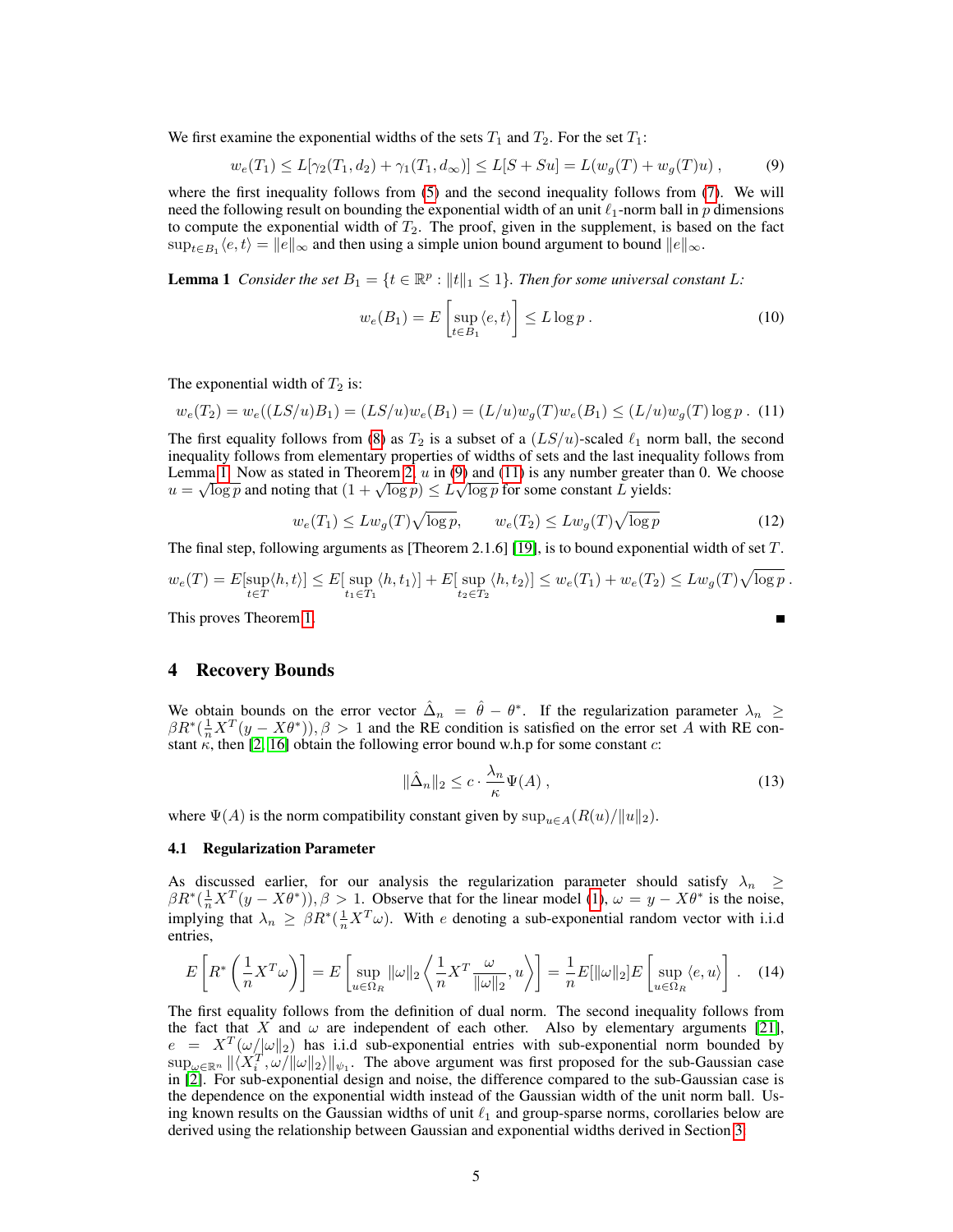**Corollary 1** If  $R(\cdot)$  is the  $\ell_1$  norm, for sub-exponential design matrix X and noise  $\omega$ ,

$$
E\left[R^*\left(\frac{1}{n}X^T(y - X\theta^*)\right)\right] \le \frac{\eta_0}{\sqrt{n}}\log p\,. \tag{15}
$$

**Corollary 2** If  $R(\cdot)$  is the group-sparse norm, for sub-exponential design matrix X and noise  $\omega$ ,

$$
E\left[R^*\left(\frac{1}{n}X^T(y - X\theta^*)\right)\right] \le \frac{\eta_0}{\sqrt{n}}\sqrt{(m + \log N_{\mathcal{G}})\log p} \,. \tag{16}
$$

#### 4.2 The RE condition

For Gaussian and sub-Gaussian X, previous work has established RIP bounds of the form  $\kappa_1 \leq$  $\inf_{u \in A} (\frac{1}{\sqrt{n}}) \|Xu\|_2 \leq \sup_{u \in A} (\frac{1}{\sqrt{n}}) \|Xu\|_2 \leq \kappa_2$ . In particular, RIP is satisfied w.h.p if the number of

samples is of the order of square of the Gaussian width of the error set ,i.e.,  $O(w_g^2(A))$ , which we will call the sub-Gaussian RE sample complexity bound. As we move to heavier tails, establishing such two-sided bounds requires assumptions on the boundedness of the Euclidean norm of the rows of  $X$  [15, 17, 10]. On the other hand, analysis of only the lower bound requires very few assumptions on X. In particular,  $||Xu||_2$  being the sum of random non-negative quantities the lower bound should be satisfied even with very weak moment assumptions on  $X$ . Making these observations, [10, 17] develop arguments obtaining sub-Gaussian RE sample complexity bounds when set A is the unit sphere  $S^{p-1}$  even for design matrices having only bounded fourth moments. Note that with such weak moment assumptions, a non-trivial non-asymptotic upper bound cannot be established. Our analysis for the RE condition essentially follow this premise and arguments from [10].

#### 4.2.1 A Bound Based on Exponential Width

We obtain a sample complexity bound which depends on the exponential width of the error set A. The result we state below follows along similar arguments made in [20], which in turn are based on arguments from [10, 14].

**Theorem 3** Let  $X \in \mathbb{R}^{n \times p}$  have independent isotropic sub-exponential rows. Let  $A \subseteq S^{p-1}$ ,  $0<\xi< 1$ , and  $c$  is a constant that depends on the sub-exponential norm  $K=\sup_{u\in A}\||\langle X, u\rangle|\|_{\psi_1}.$ *Let*  $w_e(A)$  *denote the exponential width of the set. Then for some*  $\tau > 0$  *with probability atleast*  $(1 - \exp(-\tau^2/2)),$ 

$$
\inf_{u \in A} \|Xu\|_2 \ge c\xi (1 - \xi^2)^2 \sqrt{n} - 4w_e(A) - \xi\tau. \tag{17}
$$

Contrasting the result (17) with previous results for the sub-Gaussian case [2, 20] the dependence on  $w_q(A)$  on the r.h.s is replaced by  $w_e(A)$ , thus leading to a log p worse sample complexity bound. The corollary below applies the result for the  $\ell_1$  norm. Note that results from [1] for  $\ell_1$  norm show RIP bounds w.h.p for the same number of samples.

**Corollary 3** For an s-sparse  $\theta^*$  and  $\ell_1$  norm regularization, if  $n \geq c \cdot s \log^2 p$  then with probability *atleast*  $(1 - \exp(-\tau^2/2))$  *and constants c*,  $\kappa$  *depending on*  $\xi$  *and*  $\tau$ ,

$$
\inf_{u \in A} \|Xu\|_2 \ge \kappa \,. \tag{18}
$$

#### 4.2.2 A Bound Based on VC-Dimensions

In this section, we show a stronger sub-Gaussian RE sample complexity result for sub-exponential X and  $\ell_1$ , group-sparse regularization. The arguments follow along similar lines to [11, 10].

**Theorem 4** Let  $X \in \mathbb{R}^{n \times p}$  be a random matrix with isotropic random sub-exponential rows  $X_i \in$  $\mathbb{R}^p$ . Let  $A \subseteq S^{p-1}$ ,  $0 < \xi < 1$ , c is a constant that depends on the sub-exponential norm  $K =$  $\sup_{u\in A} ||| \langle X, u \rangle |||_{\psi_1}$  and define  $\beta = c(1-\xi^2)^2$ . Let  $w_e(A)$  denote the exponential width of the set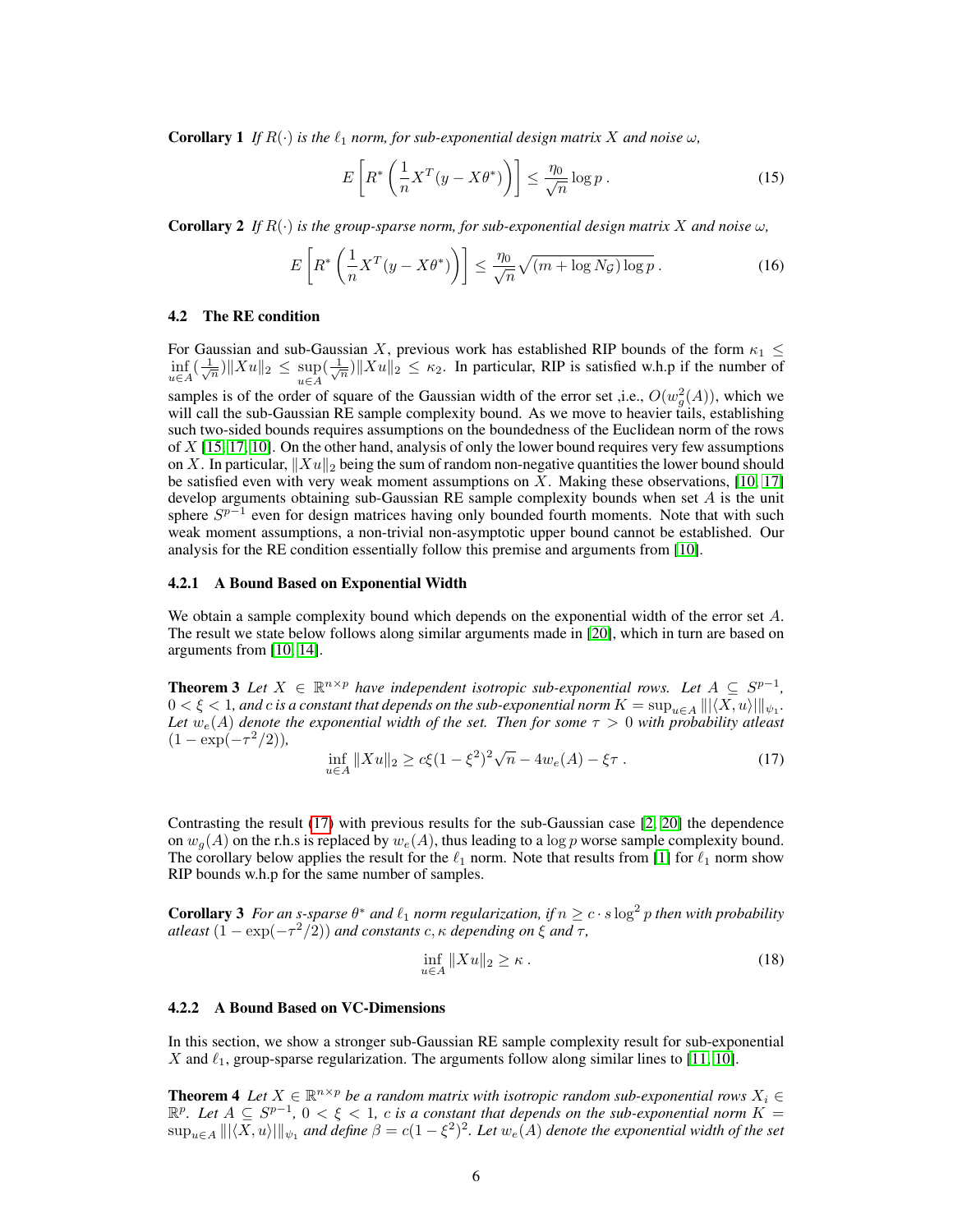A. Let  $C_{\xi} = \{\mathbb{I}[\vert \langle X_i, u \rangle \vert > \xi], u \in A\}$  *be a VC-class with VC-dimension*  $VC(C_{\xi}) \leq d$ *. For some suitable constant*  $c_1$ , if  $n \ge c_1(d/\beta^2)$ , then with probability atleast  $1 - \exp(-\eta_0 \beta^2 n)$ :

$$
\inf_{u \in A} \frac{1}{\sqrt{n}} \|Xu\|_2 \ge \frac{c\xi (1 - \xi^2)^2}{2} \,. \tag{19}
$$

Consider the case of  $\ell_1$  norm. A consequence of the above result is that the RE condition is satisfied on the set  $B = \{u \|\|u\|_0 = s_1\} \cap S^{p-1}$  for some  $s_1 \geq c \cdot s$  where c is a constant that will depend on the RE constant  $\kappa$  when n is  $O(s_1 \log p)$ . The argument follows from the fact that  $B \cap S^{p-1}$  is a union of  $\binom{p}{s_1}$  spheres. Thus the result is obtained by applying Theorem 4 to each sphere and using a union bound argument. The final step involves showing that the RE condition is satisfied on the error set A if it is satisfied on B using Maurey's empirical approximation argument [17, 18, 11].

**Corollary 4** For set  $A \subseteq S^{p-1}$ , which is the error set for the  $\ell_1$  norm, if  $n \geq c_2 s \log(ep/s)/\beta^2$ *for some suitable constant*  $c_2$ *, then with probability atleast*  $1 - \exp(-\eta_0 n \beta^2) - \frac{1}{w^{\eta_1} p^{\eta_1 - 1}}$ *, where*  $\eta_0, \eta_1, w > 1$  *are constants, the following result holds for*  $\kappa$  *depending on the constant*  $\xi$ *:* 

$$
\inf_{u \in A} \frac{1}{\sqrt{n}} \|Xu\|_2 \ge \kappa \,. \tag{20}
$$

Essentially the same arguments for the group-sparse norm lead to the following result:

**Corollary 5** For set  $A ⊆ S^{p-1}$ , which is the error set for the group-sparse norm, if  $n ≥ (c(ms<sub>G</sub> +$  $s_{\mathcal{G}}\log(eN_{\mathcal{G}}/s_{\mathcal{G}})))/\beta^2$ , then with probability atleast  $1 - \exp(-\eta_0 n \beta^2) - \frac{1}{n!n! \lambda^{1/1}}$  $\frac{1}{w^{\eta}1 N_{\mathcal{G}}^{\eta_1-1} m^{\eta_1-1}}$  where  $\eta_0, \eta_1, w > 1$  *are constants and*  $\kappa$  *depending on constant*  $\xi$ *,* 

$$
\inf_{u \in A} \frac{1}{\sqrt{n}} \|Xu\|_2 \ge \kappa \,. \tag{21}
$$

#### 4.3 Recovery Bounds for  $\ell_1$  and Group-Sparse Norms

We combine result (13) with results obtained for  $\lambda_n$  and  $\kappa$  previously for  $\ell_1$  and group-sparse norms.

**Corollary 6** *For the*  $\ell_1$  *norm, when*  $n \geq c s \log p$  *for some constant c, with high probability:* 

$$
\|\hat{\Delta}_n\|_2 \le O(\sqrt{s} \log p/\sqrt{n}).\tag{22}
$$

**Corollary 7** *For the group-sparse norm, when*  $n \geq c(msg + sg \log(Ng))$ *, for some constant c*, *with high probability:*

$$
\|\hat{\Delta}_n\|_2 \le O\left(\sqrt{\frac{sg\log p(m + \log N_g)}{n}}\right). \tag{23}
$$

Both bounds are  $\sqrt{\log p}$  worse compared to corresponding bounds for the sub-Gaussian case. In terms of sample complexity, n should scale as  $O(s \log^2 p)$ , instead of  $O(s \log p)$  for sub-Gaussian, for  $\ell_1$  norm and  $O(s_G \log p(m + \log N_G))$ , instead of  $O(s_G(m + \log N_G))$  for the sub-Gaussian case, for group-sparse lasso to get upto a constant order error bound.

## 5 Experiments

We perform experiments on synthetic data to compare estimation errors for Gaussian and subexponential design matrices and noise for both  $\ell_1$  and group sparse norms. For  $\ell_1$  we run experiments with dimensionality  $p = 300$  and sparsity level  $s = 10$ . For group sparse norms we run experiments with dimensionality  $p = 300$ , max. group size  $m = 6$ , number of groups  $N<sub>G</sub> = 50$ groups each of size  $6$  and  $4$  non-zero groups. For the design matrix  $X$ , for the Gaussian case we sample rows randomly from an isotropic Gaussian distribution, while for sub-exponential design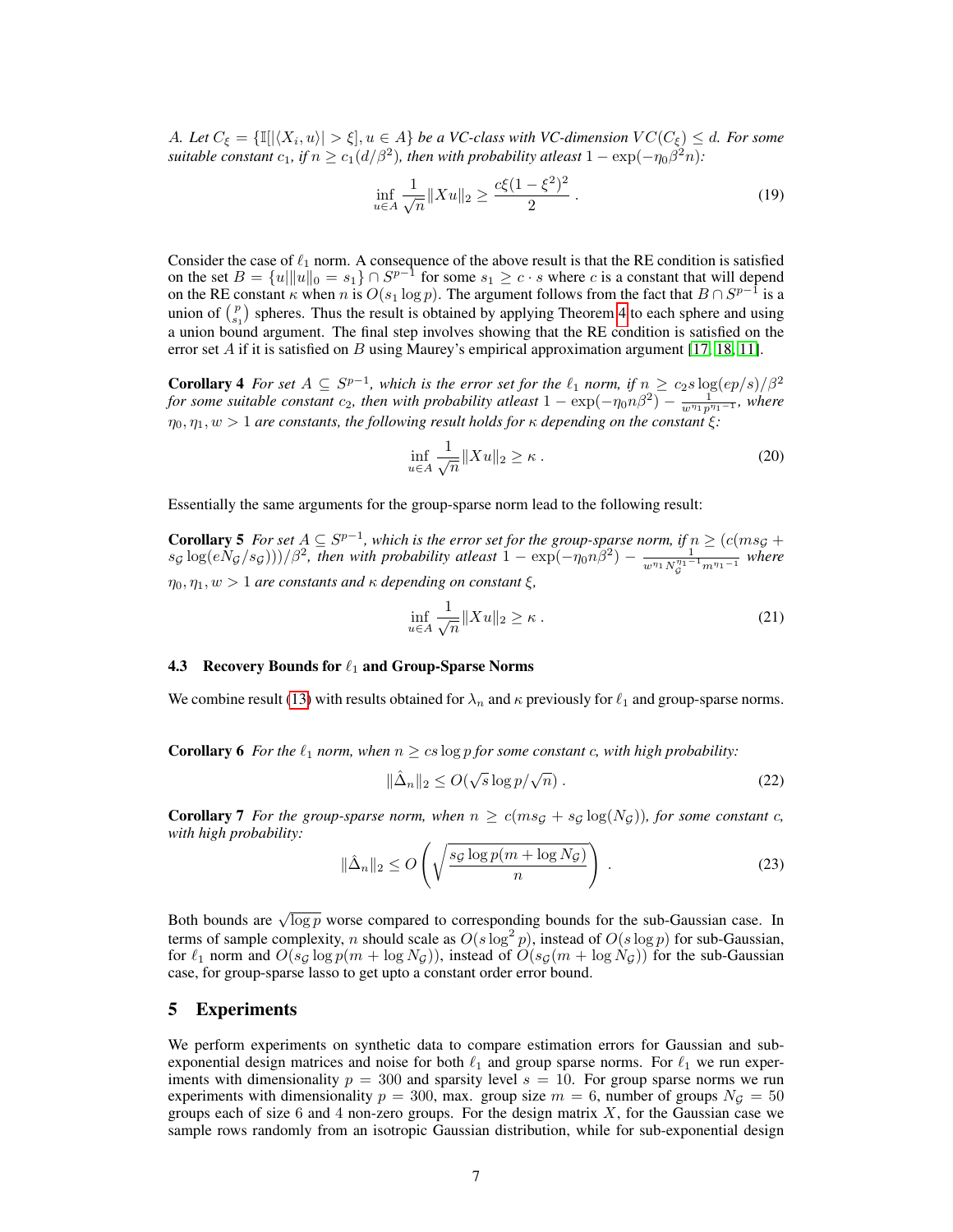

*Figure 2:* Estimation error  $\|\hat{\Delta}_n\|_2$  vs sample size for  $\ell_1$  (left) and group-sparse norms (right). The curve for sub-exponential designs and noise decays slower than Gaussians.

matrices we sample each row of  $X$  randomly from an isotropic extreme-value distribution. The number of samples n in X is incremented in steps of 10 with an initial starting value of 5. For the noise  $\omega$ , it is sampled i.i.d from the Gaussian and extreme-value distributions with variance 1 for the Gaussian and sub-exponential cases respectively. For each sample size  $n$ , we repeat the procedure above 100 times and all results reported in the plots are average values over the 100 runs. We report two sets of results. Figure 1 shows percentage of success vs sample size for the noiseless case when  $y = X\theta^*$ . A success in the noiseless case denotes exact recovery which is possible when the RE condition is satisfied. Hence we expect the sample complexity for recovery to be order of square of Gaussian width for Gaussian and extreme-value distributions as validated by the plots in Figure 1. Figure 2 shows average estimation error vs number of samples for the noisy case when  $y = X\theta^* + \omega$ . The noise is added only for runs in which exact recovery was possible in the noiseless case. For example when  $n = 5$  we do not have any results in Figure 2 as even noiseless recovery is not possible. For each  $n$ , the estimation errors are average values over 100 runs. As seen in Figure 2, the error decay is slower for extreme-value distributions compared to the Gaussian case.

# 6 Conclusions

This paper presents a unified framework for analysis of non-asymptotic error and structured recovery in norm regularized regression problems when the design matrix and noise are sub-exponential, essentially generalizing the corresponding analysis and results for the sub-Gaussian case. The main observation is that the dependence on Gaussian width is replaced by the exponential width of suitable sets associated with the norm. Together with the result on the relationship between exponential and Gaussian widths, previous analysis techniques essentially carry over to the sub-exponential case. We also show that a stronger result exists for the RE condition for the Lasso and group-lasso problems. As future work we will consider extending the stronger result for the RE condition for all norms.

Acknowledgements: This work was supported by NSF grants IIS-1447566, IIS-1447574, IIS-1422557, CCF-1451986, CNS-1314560, IIS-0953274, IIS-1029711, and by NASA grant NNX12AQ39A.